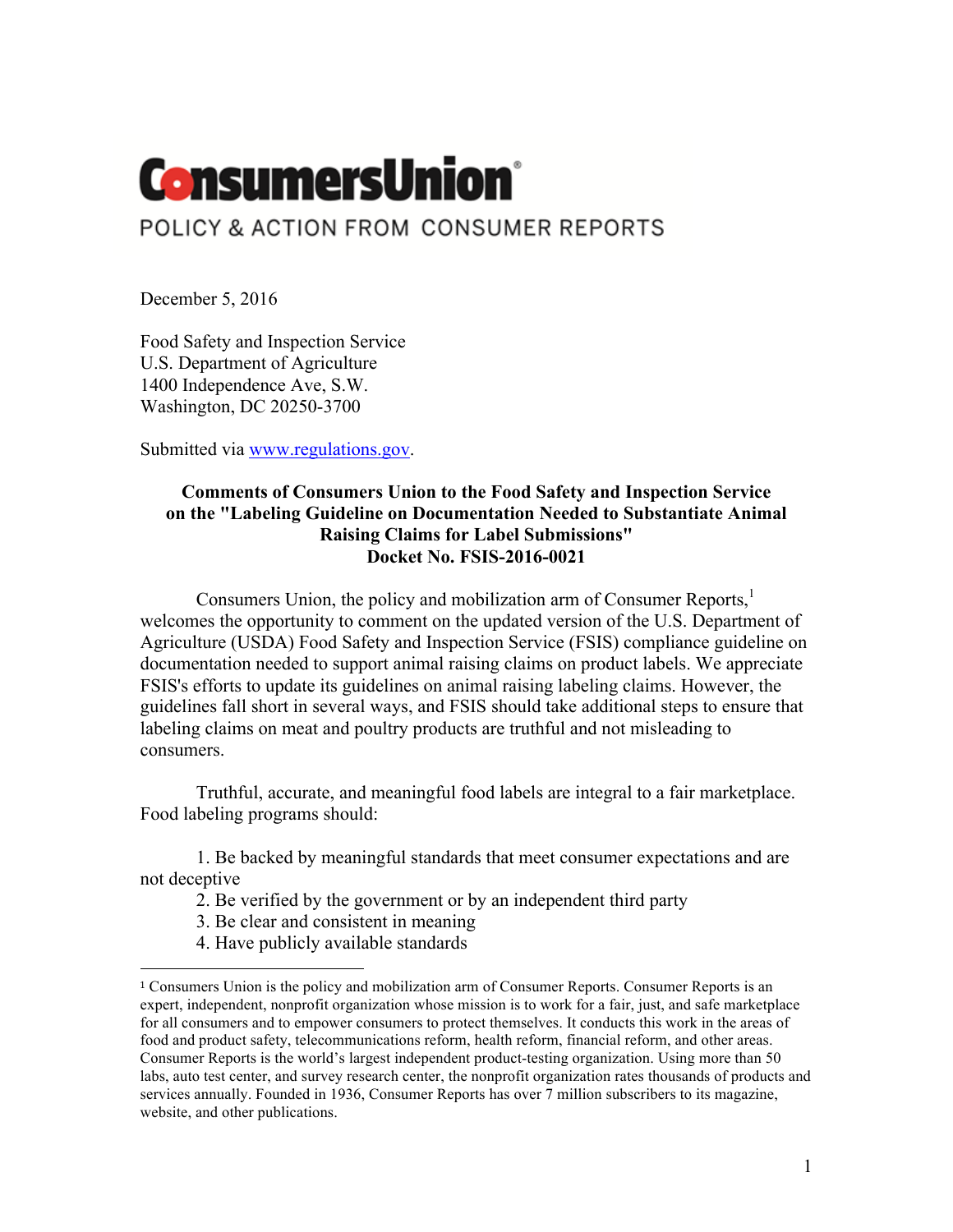5. Be developed with broad input from consumers, industry, and all interested members of the public

In each of these five areas of meaningful labeling, FSIS should take the additional steps outlined in detail below.

### *1. Labels should be backed by standards that are truthful, not misleading, not deceptive, and meaningful. A standard should be set by FSIS for each animal raising claim*

FSIS is responsible under federal law for ensuring that the labeling of meat and poultry is truthful and not misleading.<sup>2</sup> To uphold a fair marketplace for both consumers and regulated entities, FSIS should determine the standards that animal raising claims must meet in order not to be false or misleading. The current labeling guidelines set a consistent standard for some claims, but allow variations of others (e.g., Raised Without Antibiotics) while leaving still others entirely open for companies to define (e.g., Sustainably Farmed, Humanely Raised).

FSIS should not leave it up to companies to determine the standard for the labeling claims they make. Allowing companies to define their own standards for claims such as Sustainably Farmed and Humanely Raised leads to inconsistency in the meaning of the label. It also does not ensure that basic minimum requirements that meet consumer expectations for the label are met; for example, a majority of consumers expect a Humanely Raised label to mean that animals went outdoors, but a company could label meat from a continuously confined animal as Humanely Raised under the current labeling guidelines. Also, consumers do not think that companies should be allowed to set their own standard; in our 2016 survey, 94% of consumers said all companies should meet the same standards for labels on meat (rather than set their own standards).<sup>3</sup>

For claims that address a single issue, like Raised Without Antibiotics and Grass Fed, FSIS should define the claim, set the standard, and allow no variations with a lower standard (e.g., a Raised Without Subtherapeutic Antibiotics claim should not be allowed).

For **Grass Fed,** FSIS proposes to allow the claim when cattle "were only (100%) fed grass (forage) after being weaned from their mother's milk." We support this proposed standard. FSIS writes: "a producer may also use a USDA PVP (carried out by AMS) to verify their product meets their own grass-fed standard, as long as it meets FSIS' requirements for being truthful and not misleading." USDA's Process Verified Program (PVP) is a suitable verification system, but the Agricultural Marketing Service (AMS) should not allow different requirements to be met. The standard that is verified should be the FSIS standard, with no variations.

 <sup>2</sup> Federal Meat Inspection Act, 21 U.S.C. 601 et seq.; Poultry Products Inspection Act, 21 U.S.C. 451 et seq.; Egg Products Inspection Act, 21 U.S.C. 1031 et seq.

<sup>&</sup>lt;sup>3</sup> Consumer Reports National Research Center. Food Labels Survey. 2015. Available online: greenerchoices.org/wp-content/uploads/2016/08/2016\_CRFoodLabelsSurvey.pdf.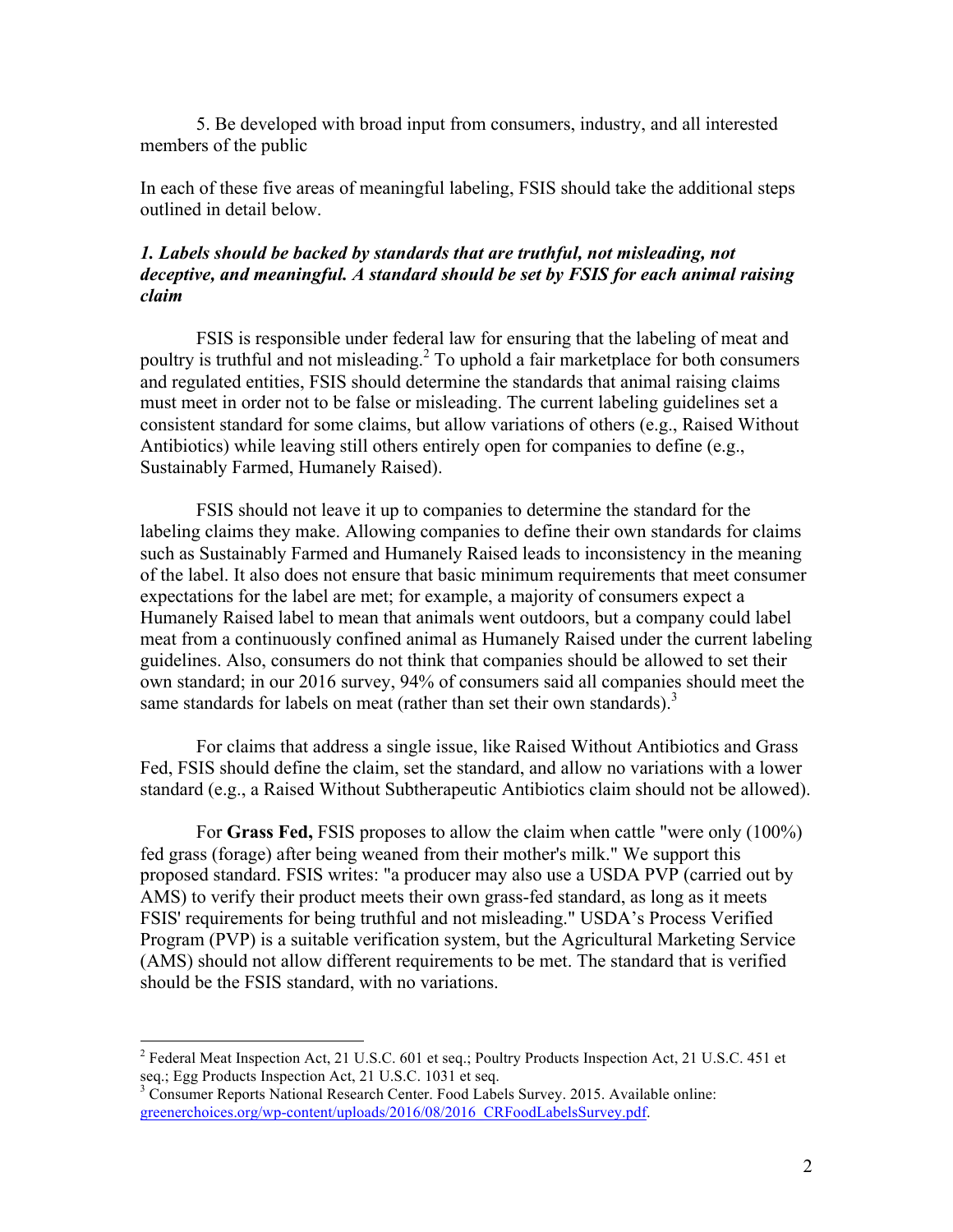For other diet claims, FSIS should determine the requirements for each of these claims to ensure they are consistent.

- For **Grain Fed**, the requirement should be that the animal was fed only or primarily grain (for beef cattle, this means grains are fed mainly during the finishing phase), with no animal products (with the exception of milk prior to weaning), slaughter by-products, poultry litter or feces.
- **Vegetarian Feed** and **Fed No Animal By-Products** should also mean that the animals were never given animal products (with the exception of milk prior to weaning), slaughter by-products, poultry litter or feces.

For **Living/Raising/Raising Conditions** claims, FSIS gives examples including Cage or Crate Free, Free Range, Not Confined, Pasture Raised, Free Roaming, Pastured Fed [sic], Pasture Grown, and Meadow Raised. FSIS does not propose a common definition or requirements for these claims in its proposed guidelines. FSIS should write the requirements for each of these claims to ensure each labeling claim is meaningful and consistent.

- The **Free Range** and **Free Roaming** claims should be defined as giving animals access to the outdoors, with minimum outdoor space requirements to ensure that all animals can be outside, move freely, and engage in natural behaviors outdoors. The "outdoors" should be defined for ruminants as pasture or range, and for pigs and poultry as an area in the open air with at least 50% vegetated soil, outside a building or shelter where there are no solid walls or solid roof. FSIS should set minimum space requirements that allow for freedom of movement and engaging in natural behaviors, including rooting for pigs, foraging for chickens, and grazing on pasture for ruminants. The standards for these claims should also include minimum time periods that the animals can access the outdoors (e.g., at least eight hours per day or the length of natural daylight, whichever is shorter) and a minimum number of doors to the outside, such as at least 12 linear feet of door space per 1,000 ft<sup>2</sup> of floor space in a poultry house to ensure all animals have access to the outdoor area.
- **Crate Free** should be clearly defined, and should include a requirement for freedom of movement. "Turn around crates," which typically are just six feet by eight feet, should not be allowed for pork products labeled Crate Free.
- For **Pasture Raised**, **Pastured Fed** [sic], **Pasture Grown** and **Meadow Raised**, FSIS should set the standard to ensure that the animals are always on pasture (or "meadow") and are never confined in a feedlot.

For **Raised Without Antibiotics - livestock/red meat,** FSIS writes: "To use this claim, source animals cannot have been given antibiotics in their feed, water or by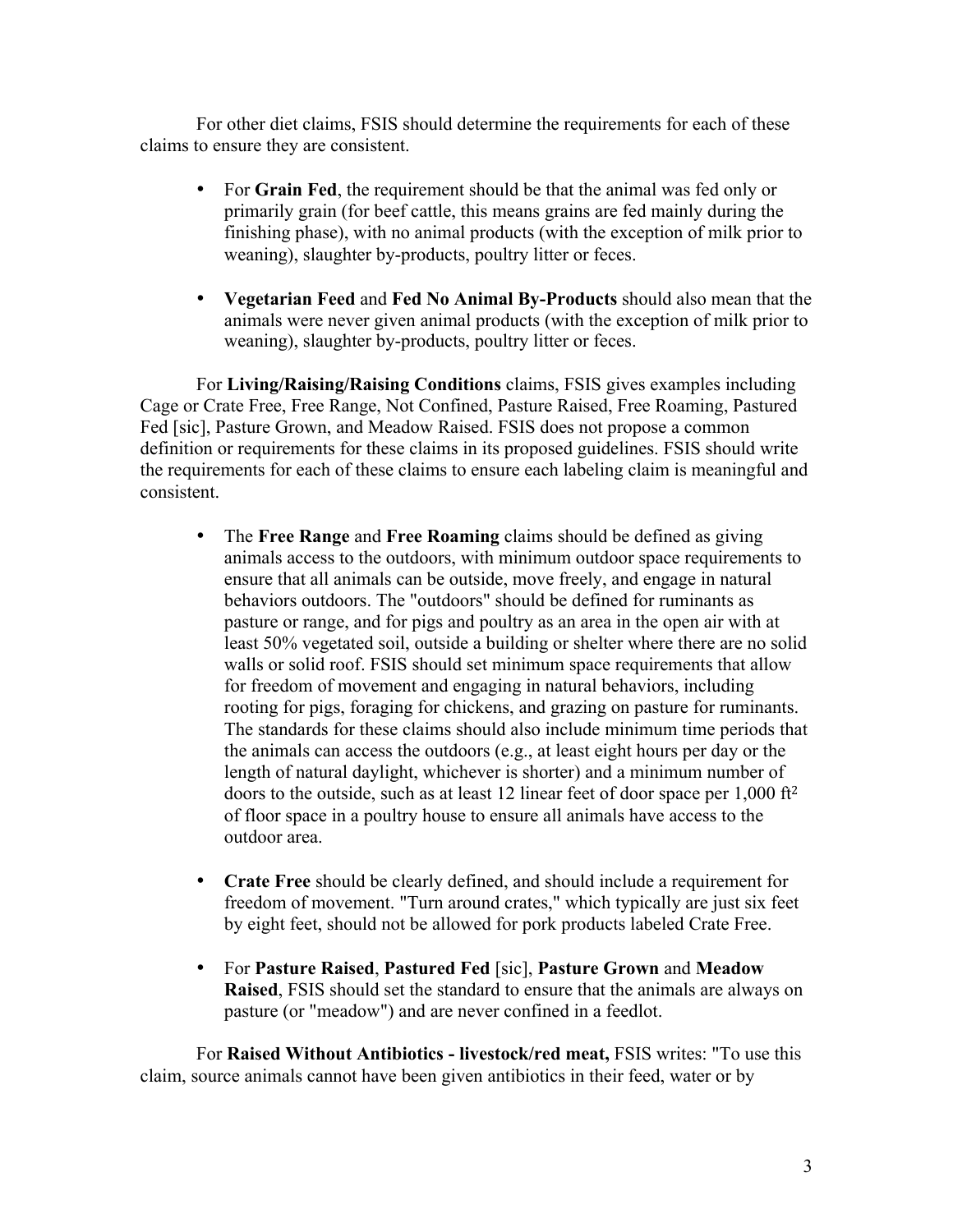injections. This includes ionophores, which are recognized as antibiotics by FSIS." We support this standard.

We do not support the variations that FSIS includes: **No Antibiotics Administered the Last 150 Days** and **Raised Without Sub-Therapeutic Antibiotics**. These variations would allow producers to meet a lower standard and create inconsistency.

If some version of the **Raised Without Sub-Therapeutic Antibiotics** claim is allowed, it should be clearly defined to ensure that antibiotics are used only for disease treatment, and that antibiotics at therapeutic levels are not used for disease prevention or disease control. This type of claim should mean that antibiotics are only used for treatment of clinically diagnosed illness. The best way for FSIS to avoid dilution of the "raised without antibiotics" claim or potential consumer confusion over the meaning of the term "sub-therapeutic" may be for the agency to approve only one, more descriptive version of the Raised Without Sub-Therapeutic Antibiotics claim, such as "raised without antibiotics except for treatment of clinically diagnosed illness."

For **Raised Without Antibiotics - poultry,** FSIS writes: "To use this claim, source animals cannot be administered antibiotics in their feed, water, or by injections. Animals cannot be administered ionophores, which are recognized as antibiotics by FSIS." The standard for poultry should include a prohibition on antibiotic use *in ovo* as well. FSIS suggests this prohibition is part of the standard by including it in the questionnaire to producers, but it should be explicitly prohibited. With this addition, we would support this standard.

No variations should be allowed. FSIS suggests it may accept variations when it writes in the "documentation needed" section that "a detailed written description explaining controls for ensuring that the raising claim is valid from birth to harvest; **or the period being referenced by the claim**" (emphasis added). Raised Without Antibiotics claims that only cover a certain time of the animal's life should not be allowed, especially for chickens, given their very short lifespan in commercial broiler production.

For **Raised Without Hormones** and **Raised Without Growth Promotants (Stimulants),** FSIS suggests it would allow a variation of these claims even if growth hormones or growth promotants are administered for part of the animal's life. We urge FSIS to define the standard clearly and not allow variations that only cover a certain period of the animal's life. FSIS should also define "growth promotants" as any drug that can promote growth, and include antibiotics as well as beta-agonists and artificial growth hormones in this definition.

For claims that are broad, multi-faceted, and more difficult to define, like **Humanely Raised**, **Raised With Care**, **Sustainably Farmed**, and **Raised with Environmental Stewardship**, FSIS should set minimum standards to ensure that products with these labeling claims meet consumer expectations.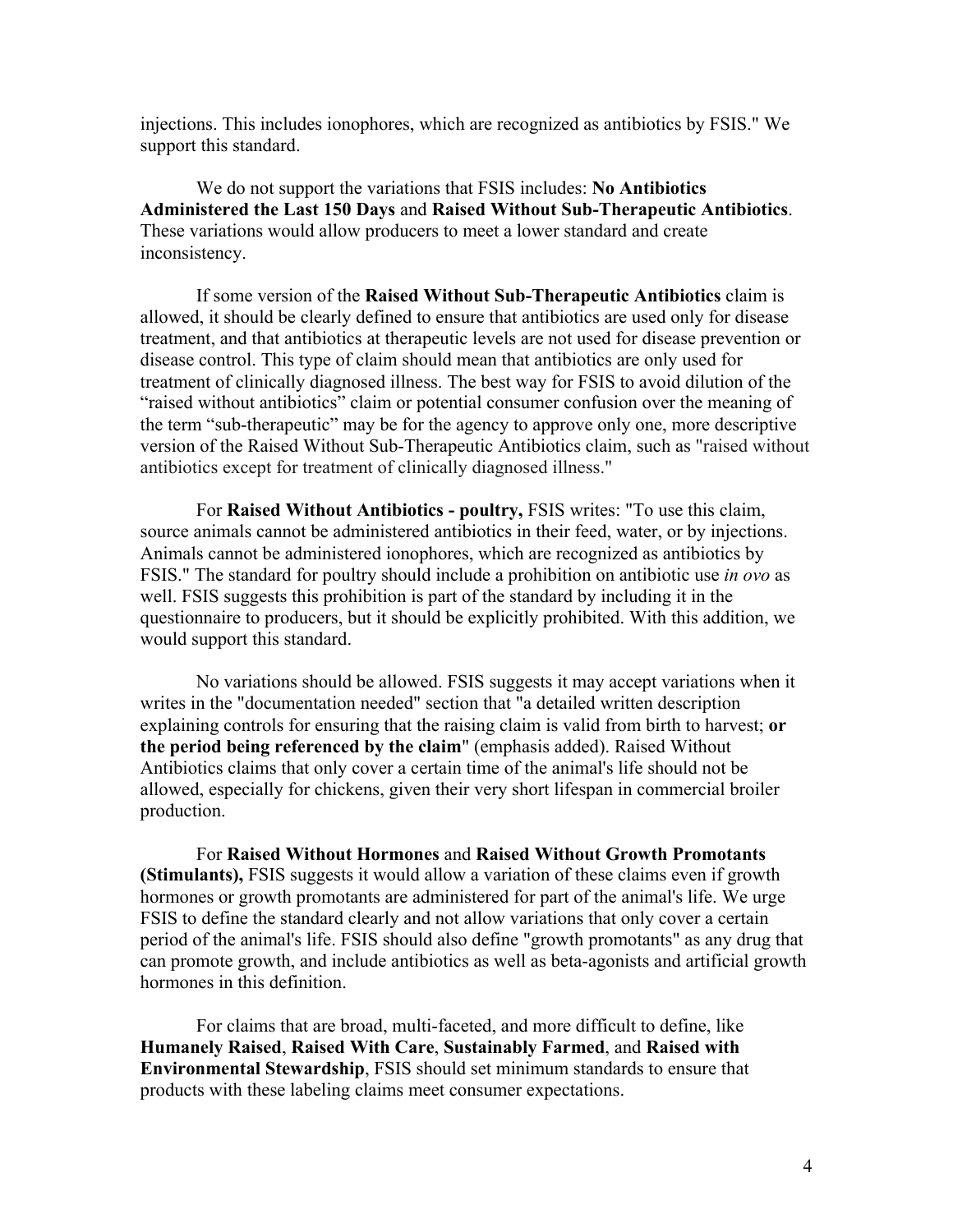**Raised With Care** is vague, but if FSIS will allow it, producers should meet the same standards as Humanely Raised.

For **Humanely Raised,** FSIS should require certain basic animal welfare practices that the majority of consumers expect from a Humanely Raised label. Our 2016 consumer survey shows the percentage of consumers who believe the Humanely Raised claim *should* mean that:

- The farm was inspected to verify this claim (88%)
- The animals had adequate living space (86%)
- The animals were slaughtered humanely (80%)
- The animals were raised in houses with clean air (78%)
- The animals went outdoors (78%)
- The animals were raised without cages (66%)

Therefore, FSIS should at a minimum require that animals raised for meat and poultry products that bear a Humanely Raised labeling claim should meet these basic standards. Outdoor access for all animals should be required. Minimum space requirements that allow the animals freedom of movement should be required. Houses and barns should have clean air, so ammonia levels in houses and barns should be 10 ppm or lower. Gestation and farrowing crates for pigs, including "turn-around crates" that allow the pigs to turn around but do not allow freedom of movement, should be prohibited. FSIS should write these standards into its guidelines.

Producers should demonstrate to FSIS that the farms were inspected to verify that these standards were met. One way for producers to demonstrate to FSIS that these basic standards were met would be to obtain third-party certification from labeling programs that meet these requirements, such as Animal Welfare Approved and Global Animal Partnership Step 4, 5, or 5+.

For **Sustainably Farmed** and **Raised with Environmental Stewardship** claims, producers should demonstrate to FSIS that they have USDA Organic certification. The USDA Organic label is a meaningful, third-party verified label that specifically addresses sustainability in agriculture. Allowing other Sustainably Farmed or Raised With Environmental Stewardship claims to appear side-by-side USDA Organic products in the marketplace leads to unfair competition with producers who have implemented sustainability practices on their farms and obtained USDA Organic certification.

To be labeled USDA Organic, federal law and regulations require that producers implement practices that contribute to sustainability and environmental stewardship, including maintaining soil health, $4$  using no antibiotics (except for poultry until day two

<sup>&</sup>lt;sup>4</sup> "The producer must select and implement tillage and cultivation practices that maintain or improve the physical, chemical, and biological condition of soil and minimize soil erosion." (7 C.F.R. 205.203(a)) and "The producer must manage plant and animal materials to maintain or improve soil organic matter content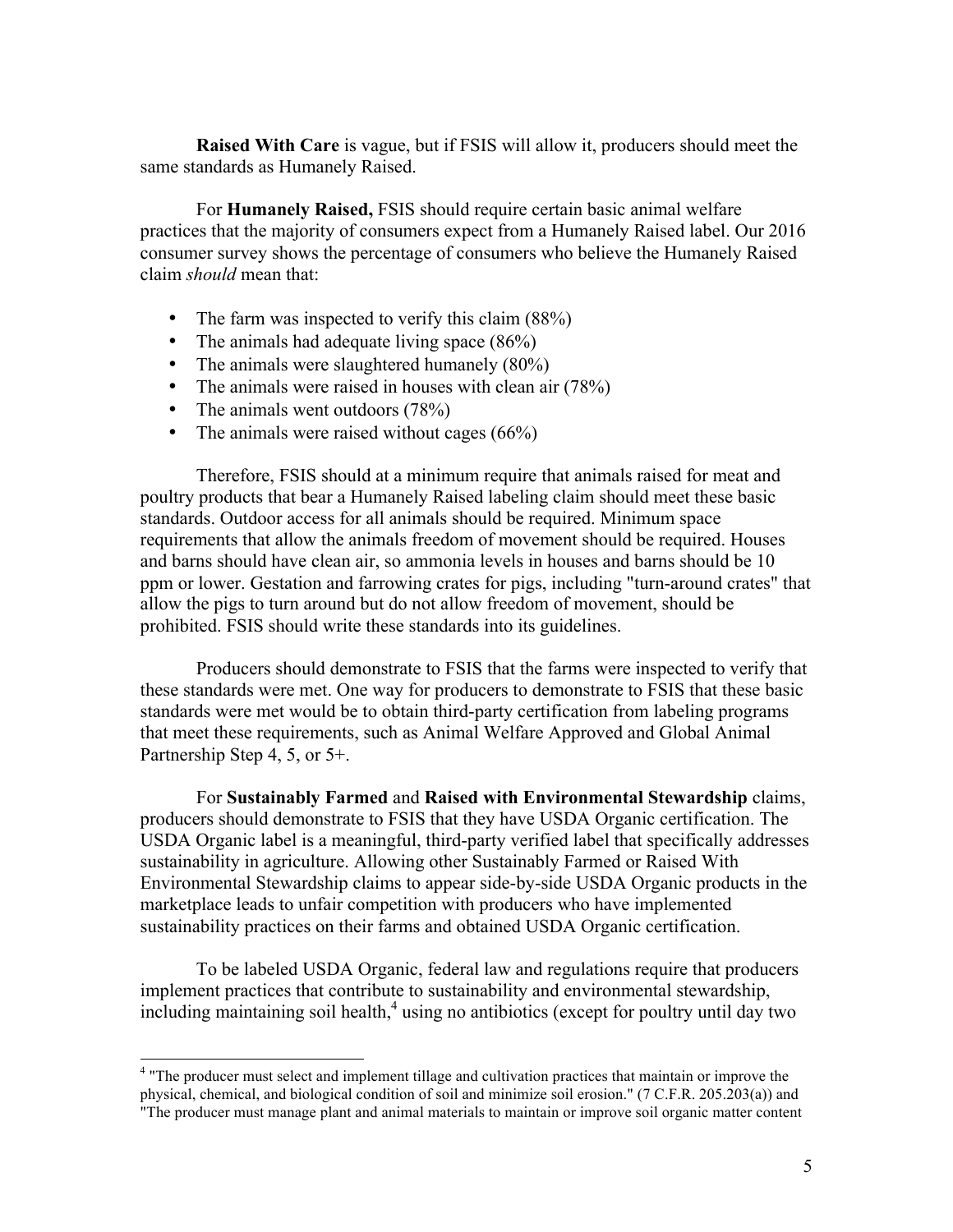of life),<sup>5</sup> using organically produced feed $\delta$  without synthetic fertilizers and without most synthetic pesticides, and managing manure responsibly.<sup>7</sup>

The USDA Organic label, and its comprehensive set of federal standards, came into existence specifically to ensure that consumers can identify agriculture products from farms that address sustainability and environmental stewardship. Setting those standards, and continually improving them, has been and continues to be a careful and public process. We do not need to go through this process again to define Sustainably Farmed or Raised with Environmental Stewardship under FSIS.

The USDA's organic labeling program has strong and comprehensive standards that specifically address sustainability and environmental stewardship in agriculture. Allowing other "sustainably farmed" claims on meat and poultry products that are not certified organic undermines the USDA Organic labeling program.

# *2. Labels that make animal raising claims should be third-party verified with on-farm inspection*

Verification is a crucial component of meaningful labeling. Verification should be undertaken by the government or by a third-party entity free from conflict of interest, and include on-farm inspection for animal raising claims. Our 2016 survey shows that a majority of consumers erroneously think that the Humanely Raised label claim is currently verified with on-farm inspection, and 88% of consumers think Humanely Raised **should** mean that the farm was inspected to verify the claim.<sup>8</sup>

The AMS Process Verified Program could be an acceptable verification program, as long as the claim is verified to consistent standards set by FSIS. AMS should not allow companies to set their own standards through the Process Verified Program.

For **Sustainably Farmed** and **Raised With Environmental Stewardship** claims, producers should demonstrate they have USDA Organic certification, which requires verification including annual on-farm inspections.

<sup>&</sup>lt;u> 1989 - Andrea San Andrea San Andrea San Andrea San Andrea San Andrea San Andrea San Andrea San Andrea San An</u> in a manner that does not contribute to contamination of crops, soil, or water by plant nutrients, pathogenic organisms, heavy metals, or residues of prohibited substances." (7 C.F.R. 205.203(c)).<br><sup>5</sup> "The producer of an organic livestock operation must not: (1) Sell, label, or represent as organic any

animal or edible product derived from any animal treated with antibiotics, any substance that contains a synthetic substance not allowed under §205.603, or any substance that contains a nonsynthetic substance prohibited in §205.604." (7 C.F.R. 205.238(c)(1))<br><sup>6</sup> "The producer of an organic livestock operation must provide livestock with a total feed ration composed

of agricultural products, including pasture and forage, that are organically produced and handled by operations certified to the NOP." (7 C.F.R. 205.237(a))  $\frac{7}{1}$  "The producer of an organic livestock operation must manage manure in a manner that does not contribute

to contamination of crops, soil, or water by plant nutrients, heavy metals, or pathogenic organisms and optimizes recycling of nutrients and must manage pastures and other outdoor access areas in a manner that

does not put soil or water quality at risk." (7 C.F.R. 205.239(e)) <br><sup>8</sup> Consumer Reports National Research Center. Food Labels Survey. 2015. Available online: greenerchoices.org/wp-content/uploads/2016/08/2016\_CRFoodLabelsSurvey.pdf.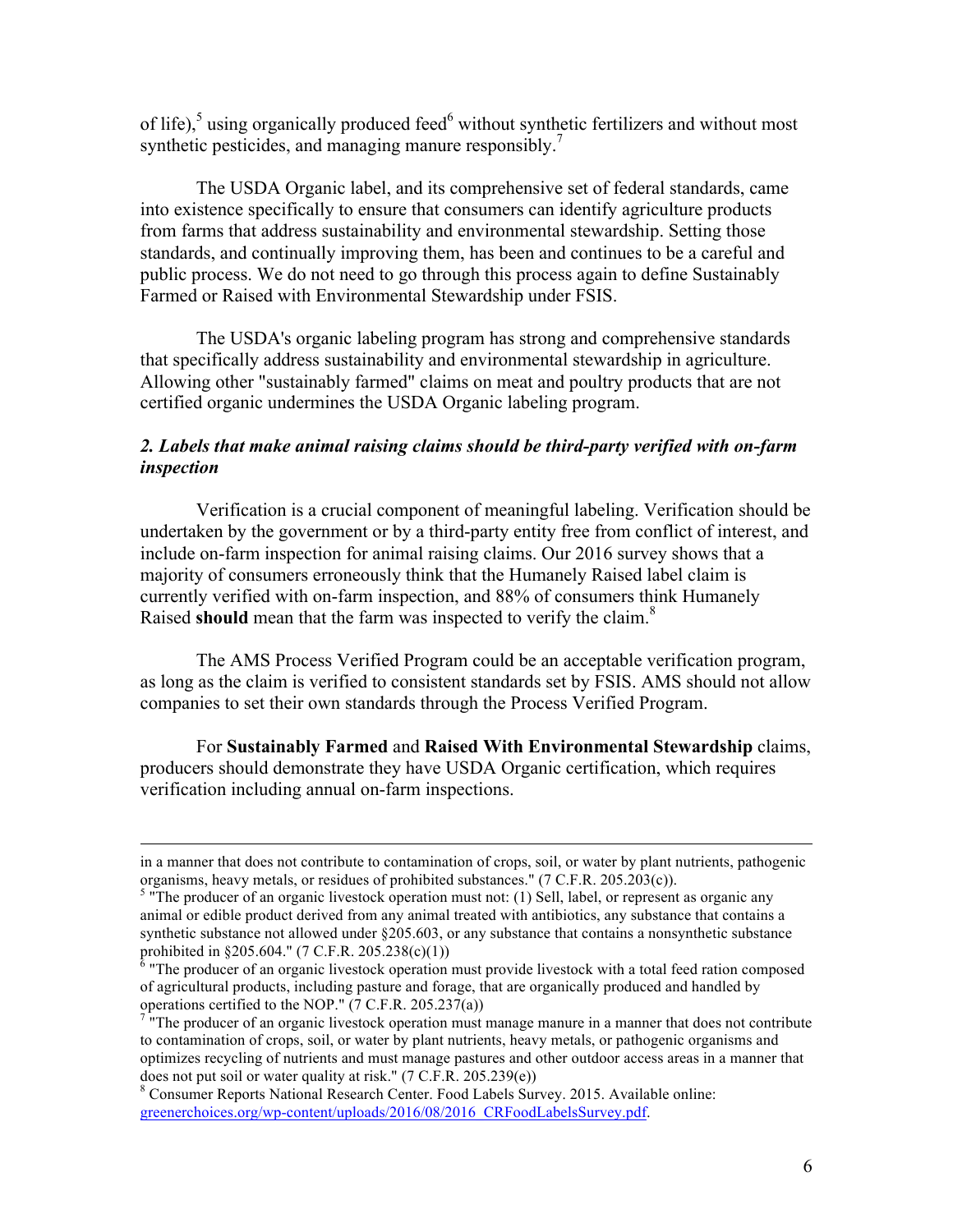For **Humanely Raised** claims, producers have numerous options for third-party verification including on-farm inspection, such as USDA's Process Verified Program and private labeling programs such as Certified Humane, Global Animal Partnership, and Animal Welfare Approved. As with USDA PVP, these programs would be acceptable for the verification component; it is up to FSIS to ensure that minimum standards are met to ensure the label is truthful and not misleading.

#### *3. Labeling should be clear and consistent*

To ensure consistency, FSIS should define the standards for animal raising claims. Allowing companies or producers to define the claims leads to inconsistency.

Variations of claims should be allowed, but only if they have the same meaning and meet the same standard (e.g., **No Antibiotics Administered** should be an acceptable variation of Raised Without Antibiotics). However, variations should **not** be allowed if it means allowing the producers to meet a lower standard. For example, variations like **Raised Without Antibiotics For the Last 150 Days** create inconsistency and should not be allowed.

Also, while PVP is a suitable verification program, companies using the program for verification should meet the standard set by FSIS. AMS currently allows companies to set their own standards for verification, which can lead to inconsistency between label standards set by FSIS and label standards approved by AMS. FSIS should have primary and overriding authority over labeling claims, and all labeling claims should be consistent in meaning by meeting the FSIS standard.

#### *4. Standards should be publicly available*

FSIS, after it determines the standards for labeling claims, should make these standards easily accessible to the public. All label claims and requirements for minimum standards that ensure the label is truthful and not misleading should be available in one document on the FSIS website.

#### *5. Label standards should be developed with broad public input and go through notice and comment.*

FSIS should continue to engage with stakeholders to set meaningful and consistent standards for labeling claims. We urge FSIS to continually revise and improve the guidelines based on public comment. Particularly for the Humanely Raised labeling claim, FSIS should ask the public how it should be defined to ensure it is truthful and not misleading to consumers.

#### **Conclusion**

In closing, we are concerned that the FSIS labeling guideline for animal raising claims continues to allow companies to set their own standards for some claims, such as